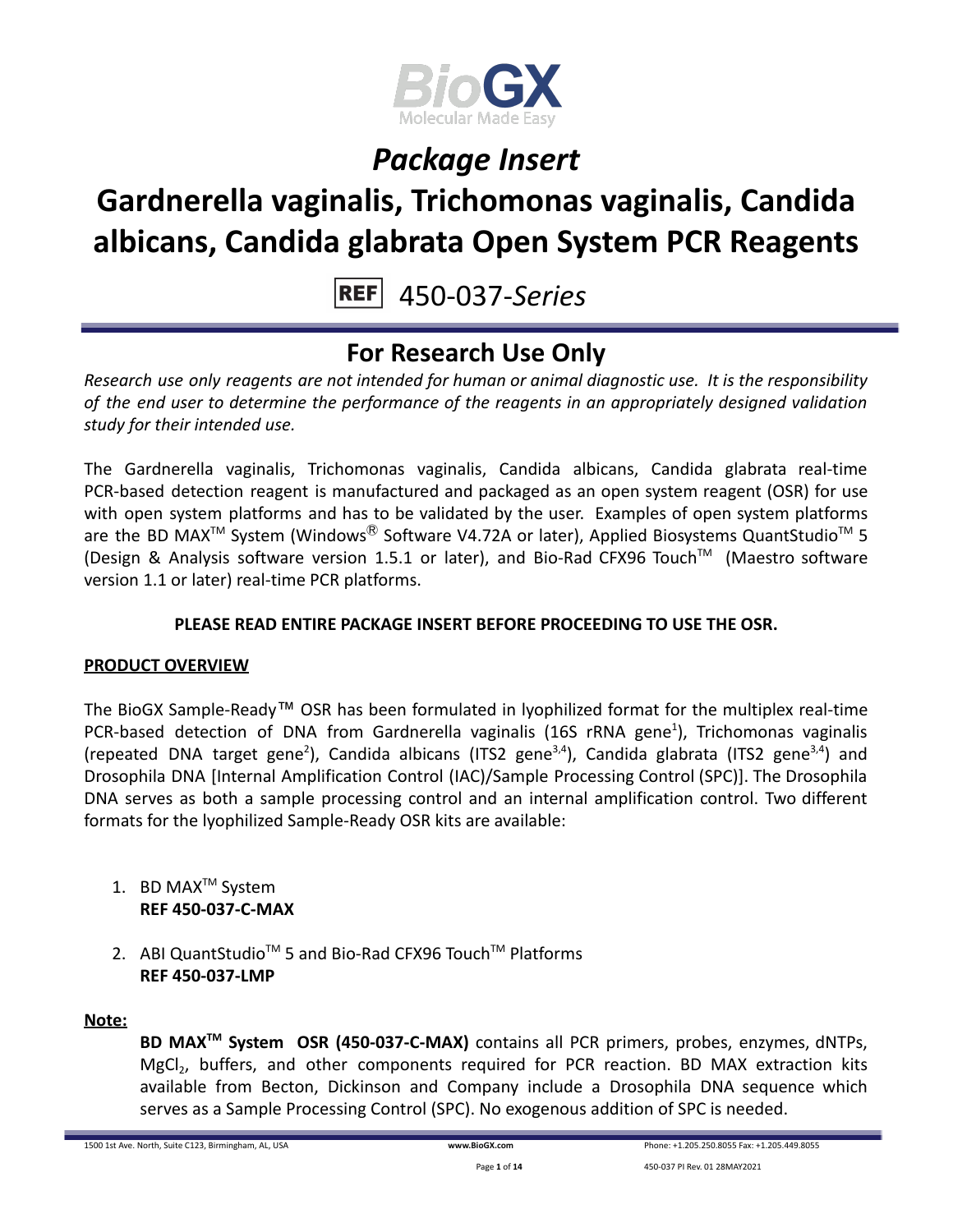

## **Gardnerella vaginalis, Trichomonas vaginalis, Candida albicans, Candida glabrata Open System PCR Reagents**

450-037-*Series*

**OSR for ABI and Bio-Rad Platforms (450-037-LMP)** contain all PCR primers, probes, enzymes, dNTPs, MgCl<sub>2</sub>, buffers, and other components required for the PCR reaction. Drosophila DNA sequence is included in the OSR master mix and serves as Internal Amplification Control (IAC). No exogenous addition of SPC is needed.

#### **PACKAGE CONTENTS**

**BioGX REF:** 450-037-C-MAX **Platform(s):** BD MAX<sup>™</sup> System

Each 24-reaction package contains two pouches:

- 1. First pouch contains 24 sealed BD MAX<sup>™</sup> tubes of BioGX lyophilized Sample-Ready<sup>™</sup> OSR, each tube sufficient for a 12.5 µL PCR reaction.
- 2. Second pouch contains 24 sealed BD MAX<sup>™</sup> tubes, each containing 25  $\mu$ L of OSR-specific BioGX Rehydration Buffer.

**BioGX RFF: 450-037-LMP** Platform(s): ABI QuantStudio<sup>™</sup> 5 and Bio-Rad CFX96 Touch<sup>™</sup>

Each 64-reaction package consists of one pouch:

1. The pouch contains 2 x 8-tube strips. Each tube contains BioGX lyophilized Sample-Ready<sup>™</sup> OSR sufficient for 4 x 15 µL PCR reactions.

Note: 8-tube strips containing reagents ARE NOT compatible with ABI QuantStudio<sup>™</sup> 5 and Bio-Rad CFX96 Touch™ instruments.

#### **EQUIPMENT AND MATERIALS REQUIRED BUT NOT PROVIDED**

- Lyophilized Positive Control Template DNA Beads  $(10^5 \text{ copies/head})$ 
	- BioGX Gardnerella vaginalis (Part number 720-0205)
	- BioGX Trichomonas vaginalis (Part number 720-0152)
	- BioGX Candida albicans (Part number 720-0038)
	- BioGX Candida glabrata (Part number 720-0039)
- **BioGX Molecular Grade Water or equivalent** 
	- BioGX Rehydration Water (Part number: 800-0035-12)
- BD MAX ™ ExK ™ DNA-3 (US BD catalog no. 442821/ International BD catalog no. 442822)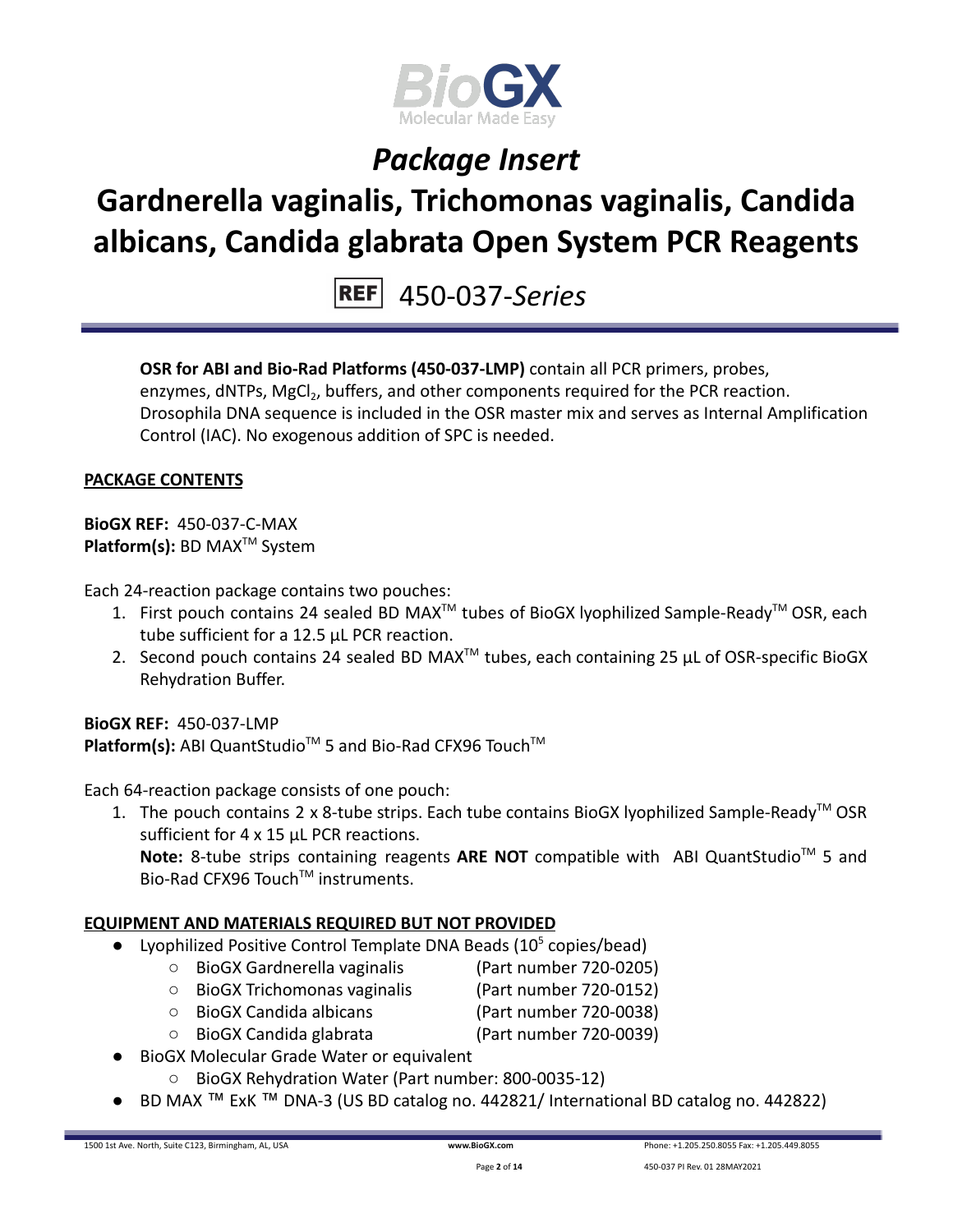

## **Gardnerella vaginalis, Trichomonas vaginalis, Candida albicans, Candida glabrata Open System PCR Reagents**

450-037-*Series*

- BD MAX ™ PCR Cartridges (US and International BD catalog no. 437519)
- Vortex Genie 2 Vortexer (VWR catalog no. 58815-234) or equivalent
- Disposable nitrile gloves
- Applied Biosystems QuantStudio 5 (0.2 mL) consumables
	- Thermo Fisher optical 8-tube strip (catalog no. 4316567)
	- Thermo Fisher ultra-clear optical caps, strips of 8 (catalog no. AB-0866)
	- Thermo Fisher 96-well optical clear reaction plates (catalog no. A36924)
	- Thermo Fisher 96-well qPCR plate seals (catalog no. AB-1170)
- Bio-Rad CFX96 Touch consumables
	- Bio-Rad 8-tube PCR strips without caps (catalog no. TLS0851)
	- Bio-Rad Optical flat 8-cap strips for PCR tubes (catalog no. TCS0803)
	- Bio-Rad 96-well plates (catalog no. HSP9655)
	- Bio-Rad 96-well plate sealing film, optical (catalog no. MSB1001)

### **WARNINGS AND PRECAUTIONS**

- For research use only. Not intended for human or animal diagnostics use.
- If handling biological samples, including used Extraction Kits and PCR Cartridges, treat as if capable of transmitting infectious agents in accordance with safe laboratory procedures such as those described in CLSI Document M29<sup>5</sup> and in Biosafety in Microbiological and Biomedical Laboratories<sup>6</sup>.
- BioGX REF: 450-037-C-MAX has been quality control tested only with the BD Open System Extraction Kits on the BD MAX<sup>™</sup> System.
- BioGX REF: 450-037-LMP has been quality control tested only with the Applied Biosystems QuantStudio<sup>™</sup> 5 and Bio-Rad CFX96 Touch<sup>™</sup> real-time PCR platforms.
- Do not use the reagents if the protective pouches are open or torn upon arrival.
- Close reagent protective pouches promptly with the zip seal after each use. Remove any excess air in the pouches prior to sealing and store at 2-8 °C.
- Do not remove desiccant from the PCR master mix pouches.
- Do not use Sample-Ready**TM** master mix if the desiccant is not present or is broken inside the Sample-Ready**TM** master mix pouches.
- Do not use reagent tubes if the foil seal has been opened or damaged.
- Do not mix reagents from different pouches and/or kits and/or lots.
- Do not use expired reagents and/or materials.

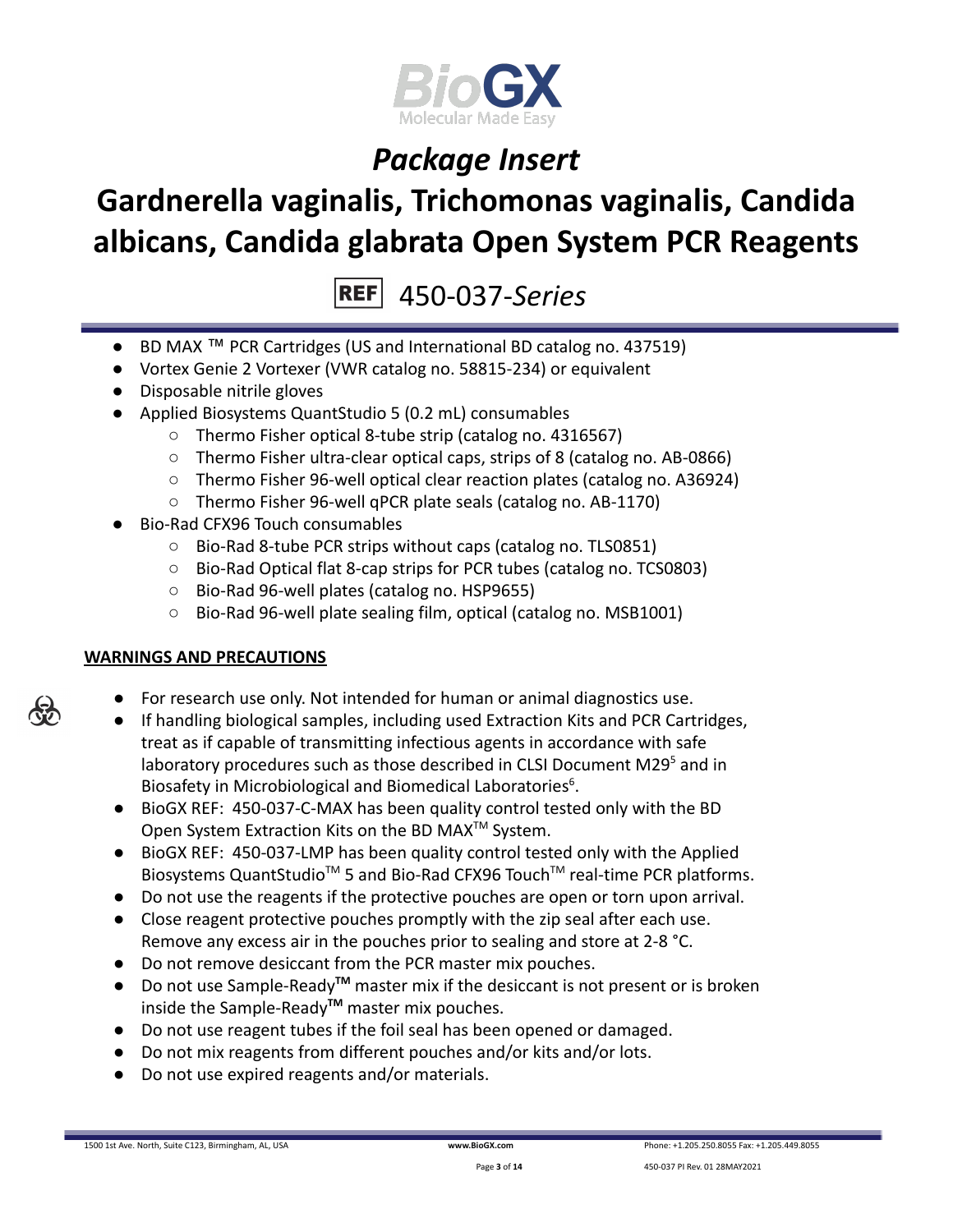

# **Gardnerella vaginalis, Trichomonas vaginalis, Candida albicans, Candida glabrata Open System PCR Reagents**

450-037-*Series*

- Refer to BD MAX<sup>™</sup> ExK<sup>™</sup> DNA-3 Extraction Kit Instructions or to other respective nucleic acid extraction kits manufacturers' instructions for information about proper handling, cautions, and proper waste disposal.
- Do not mix septum caps between Sample Buffer Tubes or re-use septum caps as contamination may occur and compromise test results.
- Check BD Unitized Reagent Strips for proper liquid fills (ensure that the liquids are at the bottom of the tubes).
- Do not pipette by mouth.

 $\mathbf{i}$ 

- Do not smoke, drink, or eat in areas where samples or kits are being handled.
- Dispose of unused reagents and waste in accordance with country, federal, provincial, state, and local regulations.
- Use clean gloves when handling extraction kit components and PCR reagents and buffer tubes.

### **STORAGE REQUIREMENTS AND RECOMMENDATIONS**



Product ships at ambient temperature, but BioGX recommends long-term storage at 2-8°C. Reagents have been tested to demonstrate optimal performance when stored properly and consumed by the Manufacturer Recommended Use By Date. The end user may opt to extend the useful life for Research Use Only reagents upon completing their own performance validations. BioGX's guarantee of reagent integrity does not extend beyond the Manufacturer Recommended Use By Date when stored properly. Avoid exposing the reagents (lyophilized or rehydrated) to direct sunlight or long-term ambient lighting. Tightly reseal the pouch with unused reactions and immediately return to a refrigerator after opening. To mitigate reagent performance degradation from exposure to moisture, BioGX suggests using the entire contents of the opened pouch within 2 weeks; however, the user may choose to verify an extended working time > 2 weeks by performance testing with positive controls and an examination of the sample preparation control target.

### **SAMPLE TYPES UTILIZED FOR QUALITY CONTROL TESTING**

-Urine (neat or boric acid preserved)

-Swab samples collected in Copan Universal Transport Media (UTM $^{\circledR}$ ) or Hologic ThinPrep $^{\circledR}$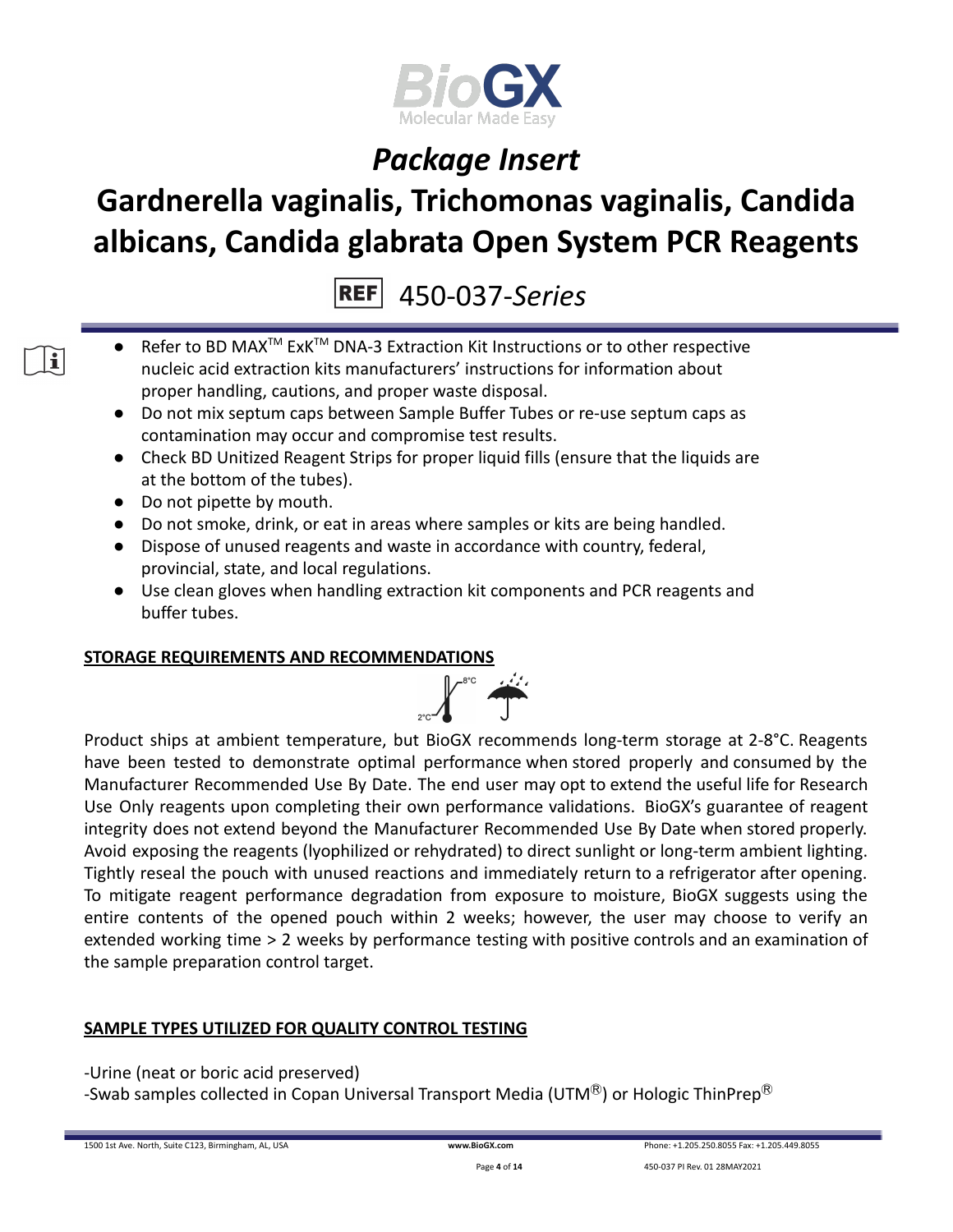

### **Gardnerella vaginalis, Trichomonas vaginalis, Candida albicans, Candida glabrata Open System PCR Reagents**

450-037-*Series*

### **REAGENT OPTICAL CONFIGURATION**

#### **Table 1.** Optical Channel Configuration for REF 450-037-*Series*.

| <b>Optical Channel</b><br>(Fluorophore Equivalent) | <b>Target</b>         |
|----------------------------------------------------|-----------------------|
| <b>FAM</b>                                         | Candida glabrata      |
| <b>HEX</b>                                         | Gardneralla vaginalis |
| Texas Red                                          | Candida albicans      |
| Cy <sub>5</sub>                                    | Trichomonas vaginalis |
| Cy5.5                                              | SPC/IAC               |

### **QUALITY CONTROL AND EXTRACTION TESTING PARAMETERS**

### **BD MAXTM System (BioGX REF: 450-037-C-MAX)**

As a starting point, users can import and install the Electronic User Defined Protocol (eUDP) that utilizes ExK DNA-3 extraction kits onto the BD MAX<sup>™</sup>. BioGX's most current eUDP utilized for quality control of this product can be obtained by sending an email to **[TS@biogx.com](mailto:TS@biogx.com)**. Please refer to the BD MAX<sup>™</sup> user manual<sup>7</sup> for uploading instructions**.**

### **ABI and Bio-Rad Platforms (BioGX REF: 450-037-LMP)**

As a starting point, users can import and install a PCR run file onto:

1. Applied Biosystems QuantStudio<sup>™</sup> 5 (Design & Analysis software version 1.5.1 or later)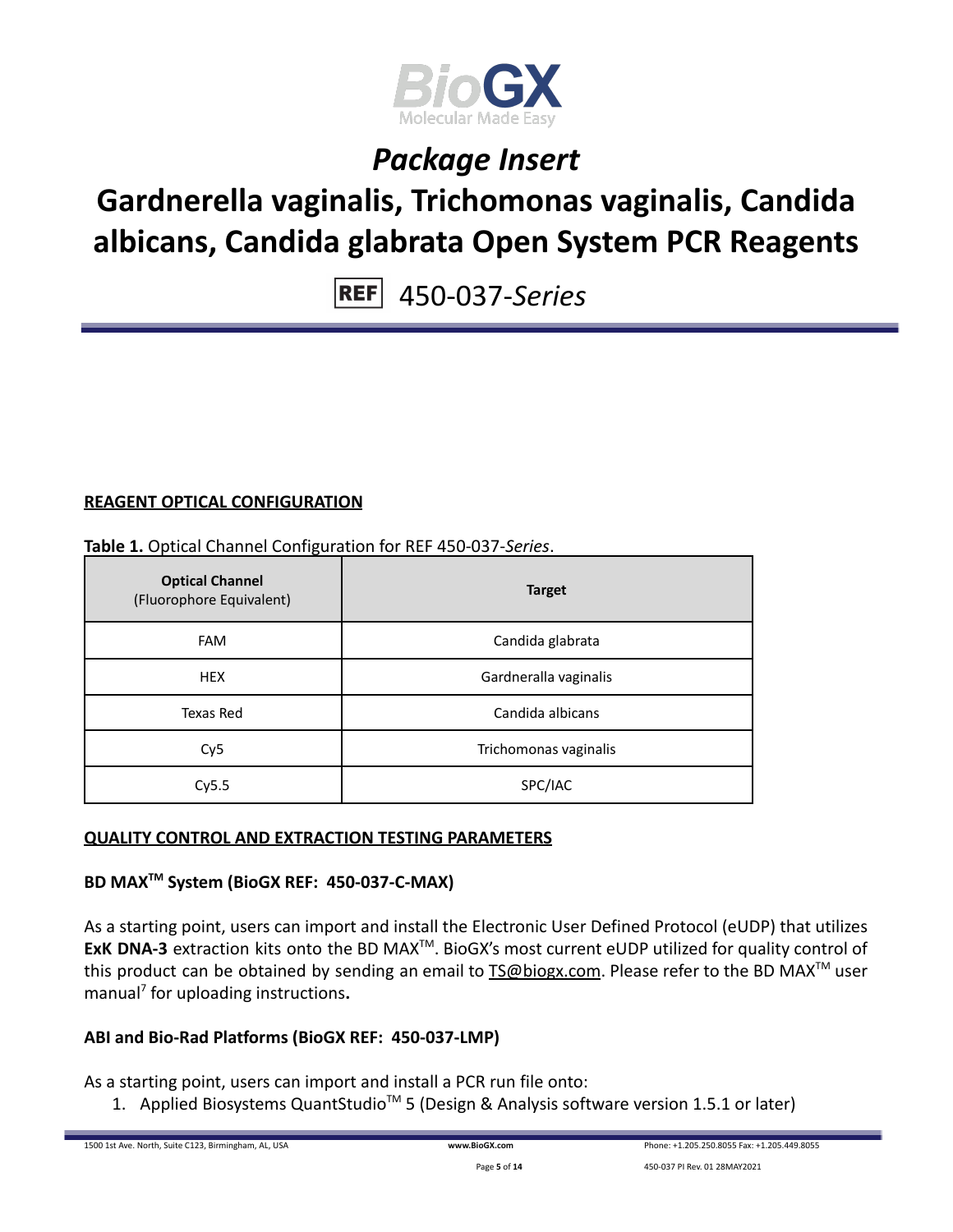

## **Gardnerella vaginalis, Trichomonas vaginalis, Candida albicans, Candida glabrata Open System PCR Reagents**

450-037-*Series*

2. Bio-Rad CFX96 Touch<sup>™</sup> (Maestro software version 1.1 or later)

BioGX's most current ABI QuantStudio<sup>™</sup> 5 and Bio-Rad CFX96 Touch<sup>™</sup> PCR run files utilized for quality control of this product can be obtained by sending an email to [TS@biogx.com.](mailto:TS@biogx.com) Please refer to the Applied Biosystems QuantStudio<sup>™</sup>5 user manual<sup>8</sup> for uploading instructions. Please refer to the Bio-Rad CFX96 Touch<sup>™</sup> user manual<sup>9</sup> for uploading instructions.

#### **SAMPLE VOLUMES UTILIZED DURING QUALITY CONTROL TESTING**

The end user may choose to validate a different pretreatment method or volume of sample to load other than the sample processing used by BioGX for QC testing as outlined below.

#### **Urine collection (neat urine or boric acid preserved urine)**

### **BD MAXTM System**

Thoroughly vortex the sample prior to addition to the Sample Buffer Tube (SBT). Pipette 500 μL of neat urine or boric acid preserved urine into the SBT, aseptically place the BD<sup>TM</sup> septum cap on each SBT. Pulse vortex the SBT for 1-3 seconds, and load the SBT into the extraction tray.

### **ABI QuantStudioTM 5 and Bio-Rad CFX96 TouchTM (validated magnetic bead or silica column extraction kits)**

Thoroughly vortex the sample prior to processing. Follow manufacturer recommendations for extraction of appropriate sample volume. Transfer 5 μL to purified nucleic acid to master mix as described in Section: *BioGX Quality Control Test Setup Procedure for ABI QuantStudioTM 5 and Bio-Rad CFX96 Touch™.*

#### **Swab sample (3 mL Copan Universal Transport Media (UTM**Ⓡ**))**

#### **BD MAXTM System**

Thoroughly vortex the sample prior to addition to the Sample Buffer Tube (SBT). Pipette 100 μL of sample into the SBT, aseptically place the BD<sup>TM</sup> septum cap on each SBT. Pulse vortex the SBT for 1-3 seconds, and load the SBT into the extraction tray.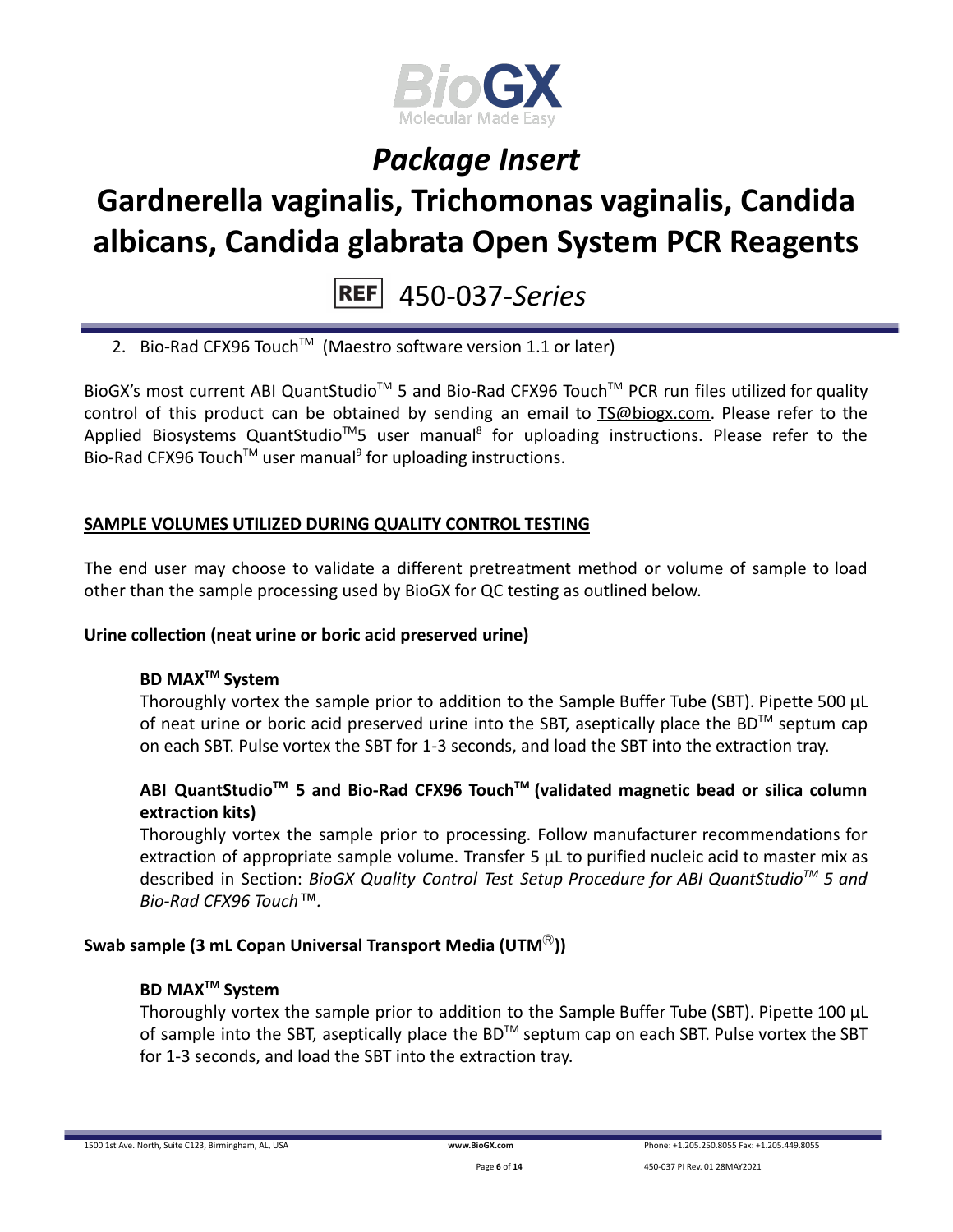

# **Gardnerella vaginalis, Trichomonas vaginalis, Candida albicans, Candida glabrata Open System PCR Reagents**

### 450-037-*Series*

### **ABI QuantStudioTM 5 and Bio-Rad CFX96 TouchTM (validated magnetic bead or silica column extraction kits)**

Thoroughly vortex the sample prior to processing. Follow manufacturer recommendations for extraction of appropriate sample volume. Transfer 5 μL to purified nucleic acid to master mix as described in Section: *BioGX Quality Control Test Setup Procedure for ABI QuantStudioTM 5 and Bio-Rad CFX96 TouchTM .*

### **Swab sample (1 mL Copan Universal Transport Media (UTM**Ⓡ**))**

### **BD MAXTM System**

Thoroughly vortex the sample prior to addition to the Sample Buffer Tube (SBT). Pipette 50 μL of sample into the SBT, aseptically place the BD<sup>™</sup> septum cap on each SBT. Pulse vortex the SBT for 1-3 seconds, and load the SBT into the extraction tray.

### **ABI QuantStudioTM 5 and Bio-Rad CFX96 TouchTM (validated magnetic bead or silica column extraction kits)**

Thoroughly vortex the sample prior to processing. Follow manufacturer recommendations for extraction of appropriate sample volume. Transfer 5 μL to purified nucleic acid to master mix as described in Section: *BioGX Quality Control Test Setup Procedure for ABI QuantStudioTM 5 and Bio-Rad CFX96 TouchTM .*

### **Swab (Hologic ThinPrep**Ⓡ**)**

### **BD MAXTM System**

Thoroughly vortex the sample prior to addition to the Sample Buffer Tube (SBT). Pipette 200 μL of sample into the SBT, aseptically place the BD<sup>TM</sup> septum cap on each SBT. Pulse vortex the SBT for 1-3 seconds, and load the SBT into the extraction tray.

### **ABI QuantStudioTM 5 and Bio-Rad CFX96 TouchTM (validated magnetic bead or silica column extraction kits)**

Thoroughly vortex the sample prior to processing. Follow manufacturer recommendations for extraction of appropriate sample volume. Transfer 5 μL to purified nucleic acid to master mix as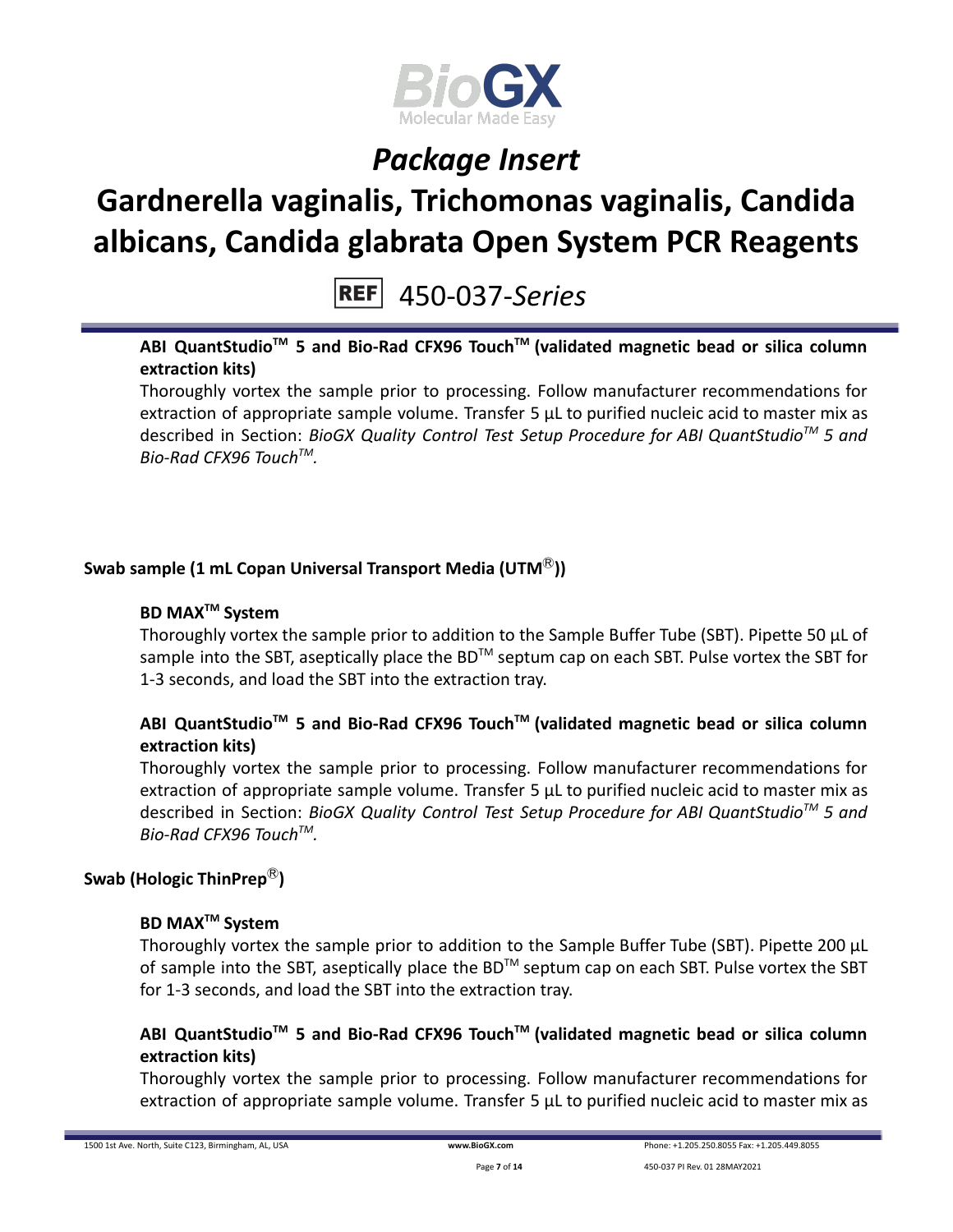

## **Gardnerella vaginalis, Trichomonas vaginalis, Candida albicans, Candida glabrata Open System PCR Reagents**

450-037-*Series*

described in Section: *BioGX Quality Control Test Setup Procedure for ABI QuantStudioTM 5 and Bio-Rad CFX96 TouchTM .*

### **BioGX QUALITY CONTROL TEST SETUP PROCEDURE**

### **BD MAXTM System Quality Control Test Setup**

#### **Loading a Sample Buffer Tube (SBT)**

- 1. Add the appropriate sample volume to each SBT.
- 2. Aseptically place  $BD^{TM}$  septum cap on each SBT.
- 3. Vortex the SBT for 1-3 seconds.
- 4. Load the SBT into the extraction tray.

### **WEAR NITRILE GLOVES WHEN HANDLING LYOPHILIZED REAGENTS TO REDUCE THE GENERATION OF STATIC CHARGES. DO NOT USE LATEX GLOVES.**

#### **Assembly of BD MAX Extraction Strips and BioGX Reagents**

- 1. Choose the appropriate BD MAX<sup>TM</sup> extraction kit (see above). DO NOT use BD MAX<sup>TM</sup> master mix or the blank 0.3 mL conical tubes that come with the extraction kit.
- 2. Load the selected extraction cartridges into the extraction tray, 1 per sample to be tested.
- 3. Snap one BD MAX<sup>™</sup> ExK<sup>™</sup> DNA Extraction tube into snap-in position 1 (Snap-1) of each extraction strip (**Figure 1**).
- 4. Snap one BioGX Sample-Ready™ lyophilized reagent tube into position 2 (Snap-2) of each extraction strip. Check to make sure the lyophilized cake is at the bottom of the tube prior to inserting into the strip. The funnel-shaped cake may be in any orientation  $(v, >, ' , <)$ .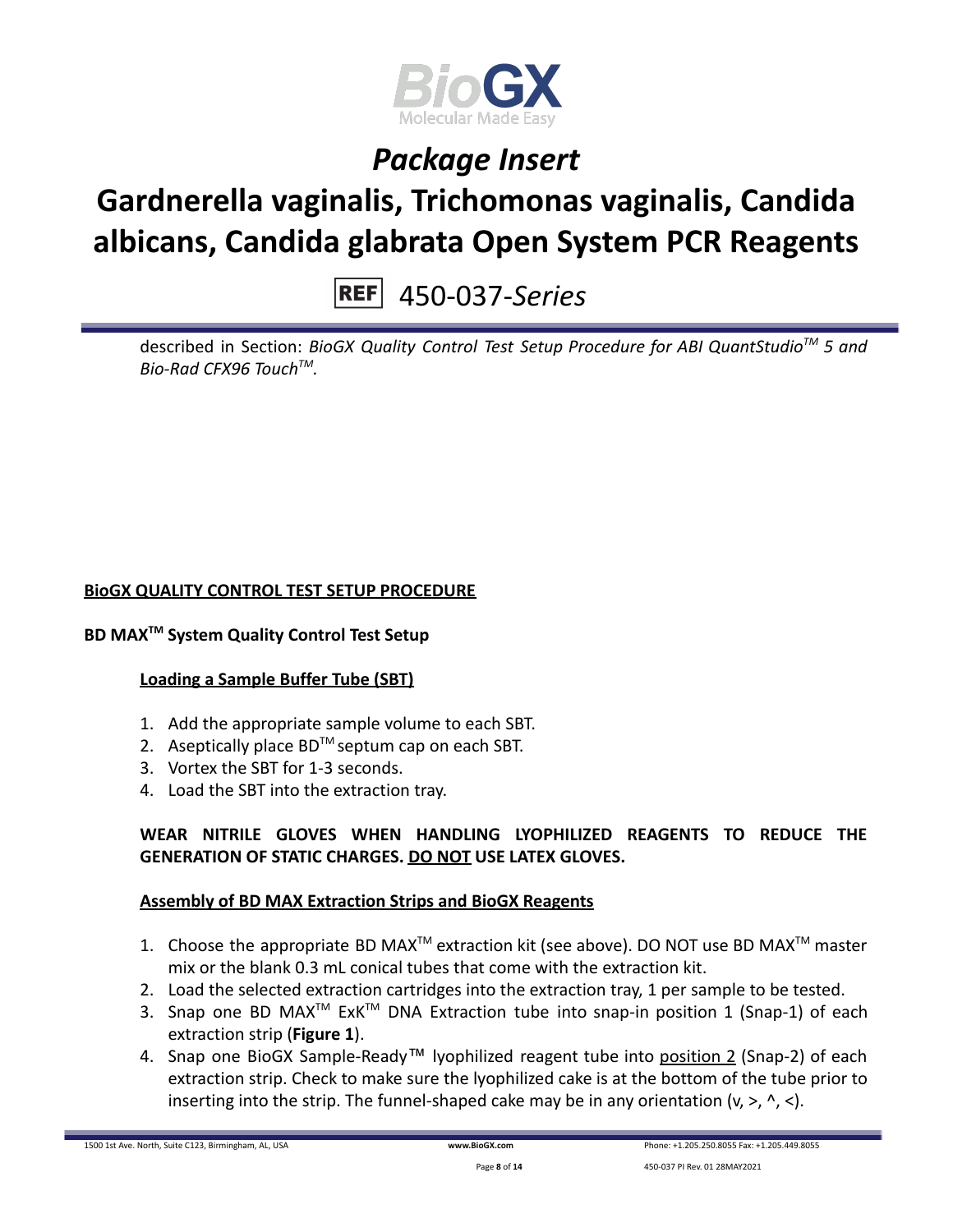

# **Gardnerella vaginalis, Trichomonas vaginalis, Candida albicans, Candida glabrata Open System PCR Reagents**

**REF** 450-037-*Series*

- 5. Snap one BioGX Rehydration Buffer tube into position 3 (Snap-3) of each extraction strip. Check to make sure the buffer is at the bottom of the tube prior to inserting into the strip. Position 4 (Snap-4) will remain empty.
- 6. Lift the tray and briefly examine the bottom of each strip to ensure all reagents are at the bottom of each tube and bubbles are not present in Extraction buffer reservoirs.
- 7. Proceed with worklist generation and sample loading per BD MAX $^{TM}$  operating instructions. Select the appropriate User Defined Protocol (UDP). Load the extraction tray and, if necessary, a new PCR card into the instrument, close the door, and click "Start Run."
- 8. Analyze the results by opening the completed run file in the "Results" tab.



### BD MAX ExK™ 4-Snap Unitized Reagent Strip **Single Master Mix Type 4 Setup**

**Figure 1.** Diagram of BD MAX**TM** ExK**TM** 4-snap Unitized Reagent Strips.

### **Important Note**

Always first insert all Snap-1 tubes, then all Snap-2 tubes, then all Snap-3 tubes. The Snap 4 position will remain empty unless the user has set up the reagent to run in dual master mix mode.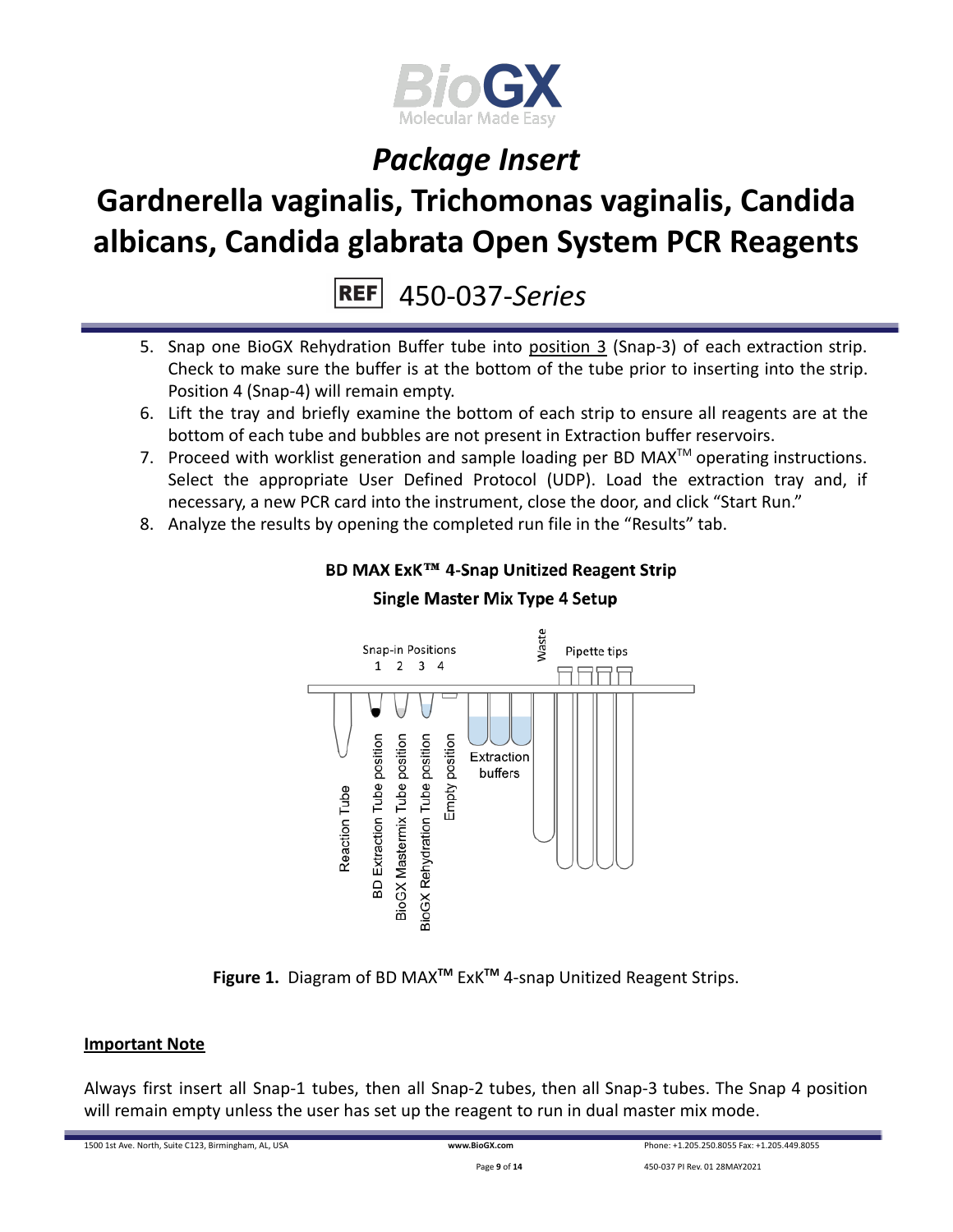

# **Gardnerella vaginalis, Trichomonas vaginalis, Candida albicans, Candida glabrata Open System PCR Reagents**

### 450-037-*Series*

Approximately 25 µL of extracted nucleic acid remains in the position 3 tube after extraction. This may be removed and saved for further analyses after the run has been completed.

### **ABI QuantStudioTM 5 and Bio-Rad CFX96 TouchTM Quality Control Test Setup**

### **WEAR NITRILE GLOVES WHEN HANDLING LYOPHILIZED REAGENTS TO REDUCE THE GENERATION OF STATIC CHARGES. DO NOT USE LATEX GLOVES.**

### **Assembly of BioGX Reagents**

1. Prepare the appropriate number of 8-tube PCR strips or 96-well PCR plates.

2. Transfer 40 μL of molecular grade water to one vial of lyophilized BioGX reagents. The rehydrated master mix is more than sufficient for 4 samples to be tested.

Note: 8-tube strips containing reagents ARE NOT compatible with ABI QuantStudio<sup>™</sup> 5 and Bio-Rad CFX96 Touch<sup>™</sup> instruments. Rehydrated master mix must be transferred to 8-tube PCR strips or 96-well PCR plates compatible with appropriate instruments.

3. Mix by gently pipetting up and down. (IMPORTANT: Keep rehydrated master mix in a cold block or on ice if setup cannot not be completed within 20 minutes. If the rehydrated master mix cannot be used immediately, it can be capped and stored up to 24 hours at 2-8°C, protected from light).

- 4. Transfer 10 μL of rehydrated master mix to the bottom of 4 empty wells.
- 5. To each well containing 10 μL of rehydrated master mix, add 5 μL of extracted sample.
- 6. Affix the appropriate optical caps or optical plate seals.
- 7. Pulse spin the sealed PCR plate or tube to mix and bring liquid to the bottom.

8. Load 8-tube PCR strips or 96-well PCR plates into the real-time PCR platform and start the run. Avoid unnecessary delay once tubes/plates are loaded into the real-time PCR instrument.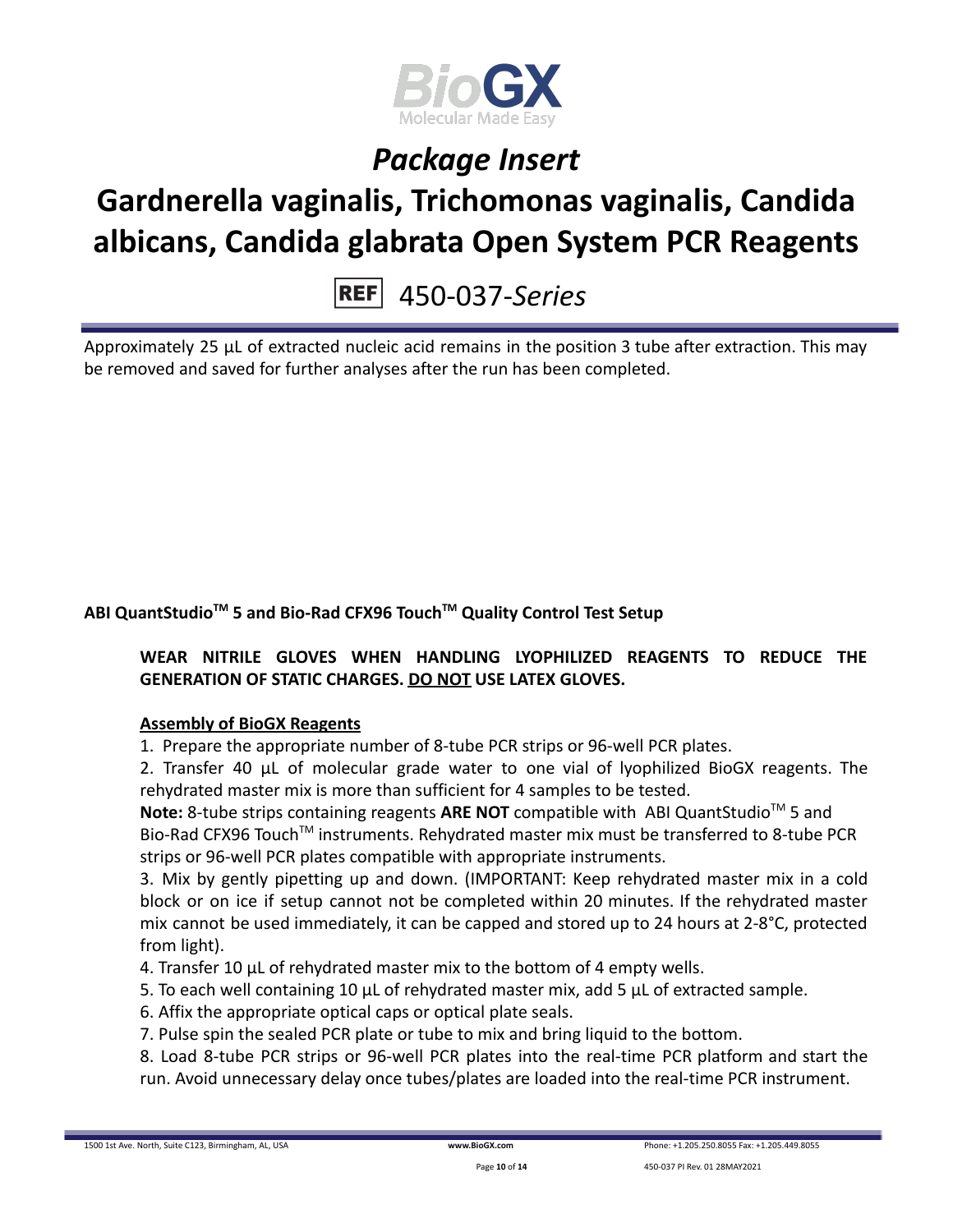

### **Gardnerella vaginalis, Trichomonas vaginalis, Candida albicans, Candida glabrata Open System PCR Reagents**

450-037-*Series*

### **ASSAY PERFORMANCE**

All BioGX Research Use Only products are designed to detect 20 copies or less of the target nucleic acid per reaction.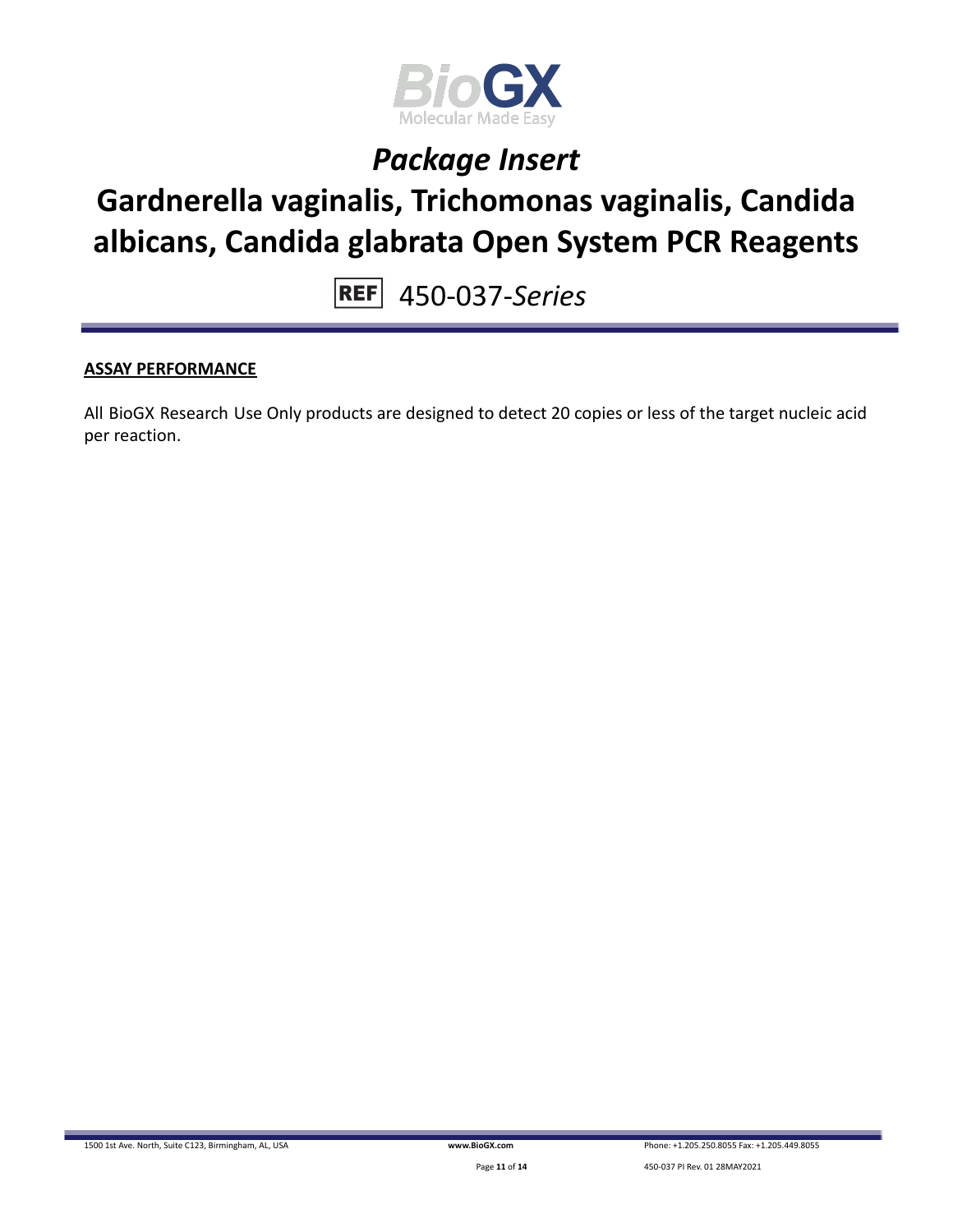

## **Gardnerella vaginalis, Trichomonas vaginalis, Candida albicans, Candida glabrata Open System PCR Reagents**

450-037-*Series*

#### **INTERPRETATION OF RESULTS**

| Candida<br>glabrata | Gardneralla<br>vaginalis | Candida<br>albicans | <b>Trichomonas</b><br>vaginalis | <b>IAC or SPC</b> | Interpretation                                                                               |
|---------------------|--------------------------|---------------------|---------------------------------|-------------------|----------------------------------------------------------------------------------------------|
|                     |                          |                     |                                 | $+/-$             | Candida glabrata POSITIVE                                                                    |
|                     | +                        |                     |                                 | $+/-$             | Gardneralla vaginalis POSITIVE                                                               |
|                     |                          | +                   |                                 | $+/-$             | Candida albicans POSITIVE                                                                    |
|                     |                          |                     | $\ddot{}$                       | $+/-$             | Trichomonas vaginalis POSITIVE                                                               |
|                     |                          |                     |                                 | +                 | Candida glabrata, Gardneralla vaginalis, Candida<br>albicans, Trichomonas vaginalis NEGATIVE |
|                     |                          |                     |                                 |                   | Unresolved*                                                                                  |

**Table 2.** Multiplex PCR Results Interpretation for 450-037-*Series*.

\*Failed PCR due to inhibition, reagent failure or incorrect assembly of PCR reaction.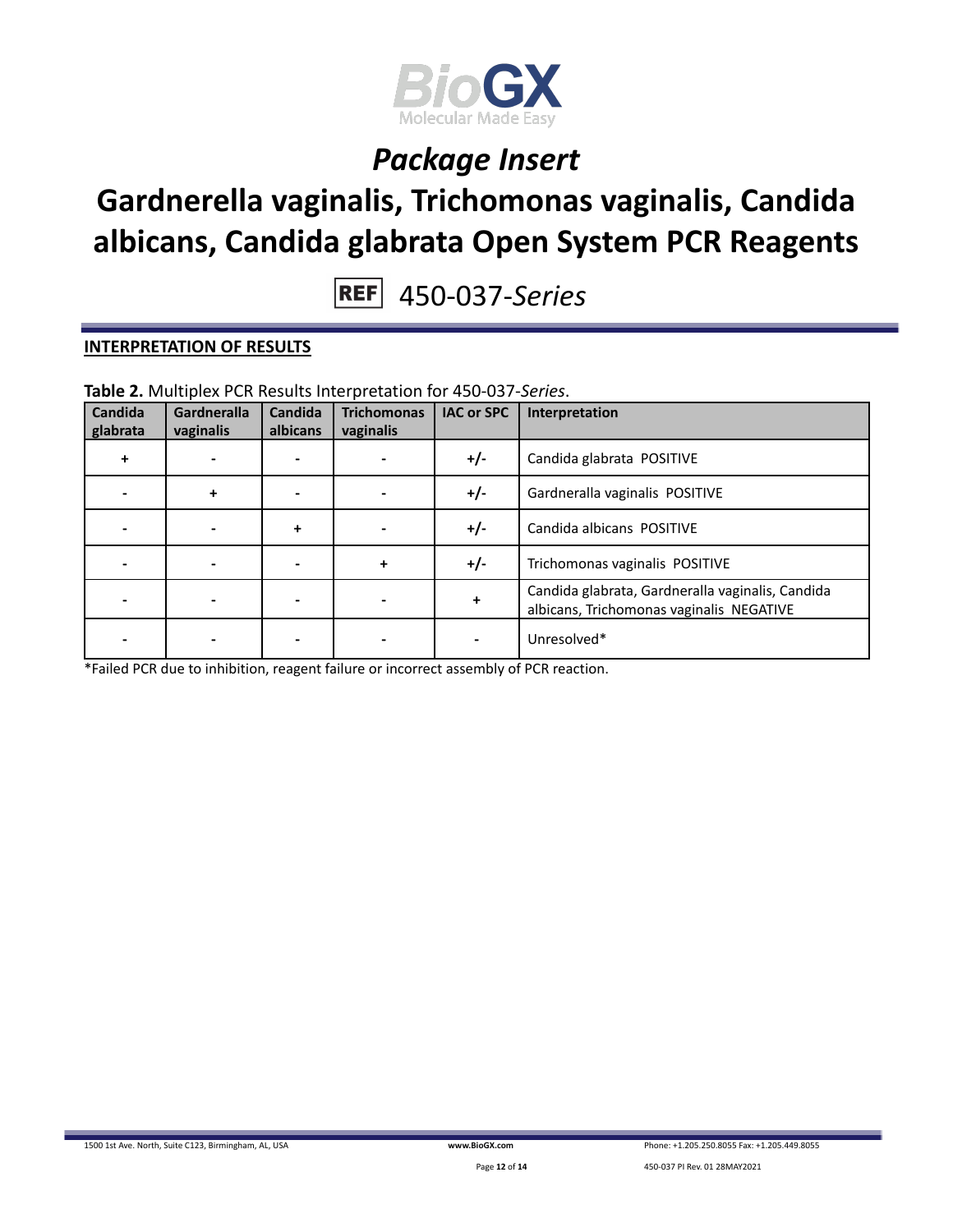

### **Gardnerella vaginalis, Trichomonas vaginalis, Candida albicans, Candida glabrata Open System PCR Reagents**

450-037-*Series*

#### **REFERENCES**

- 1. Schabereiter-Gurtner, Claudia, et al. "Development of novel real-time PCR assays for detection and differentiation of eleven medically important Aspergillus and Candida species in clinical specimens." Journal of clinical microbiology 45.3 (2007): 906-914.
- 2. Muir, Alastair, et al. "Rapid electrochemical identification of pathogenic Candida species." Journal of medical microbiology 58.9 (2009): 1182-1189.
- 3. Zozaya-Hinchliffe, Marcela, et al. "Quantitative PCR assessments of bacterial species in women with and without bacterial vaginosis." Journal of clinical microbiology 48.5 (2010): 1812-1819.
- 4. Saleh, Amir M., et al. "Diagnosis of Trichomonas vaginalis by microscopy, latex agglutination, diamond's media, and PCR in symptomatic women, Khartoum, Sudan." Diagnostic Pathology 9.1 (2014): 1-5.
- 5. Clinical and Laboratory Standards Institute. Protection of laboratory workers from occupationally acquired infections; Approved Guideline. Document M29 (Refer to the latest edition).
- 6. Centers for Disease Control and Prevention and National Institutes of Health. Biosafety in Microbiological and Biomedical Laboratories. Choosewood L.C. and Wilson D.E. (eds) (2009). HHS Publication No. (CDC) 21-1112.
- 7. BD MAX<sup>™</sup> System User's Manual (refer to the latest revision) BD Life Sciences, Sparks, Maryland 21152 USA.
- 8. QuantStudioTM Design and Analysis software User Guide, ThermoFisher Scientific, Waltham, Massachusetts, USA (Refer to the latest version).
- 9. CFX96 Touch, CFX96 Touch Deep Well, CFX Connect, and CFX384 Touch Systems Instruction Manual (refer to the latest version), Bio-Rad Laboratories, Inc., Hercules, California, USA (Refer to the latest version).

#### **Please call BioGX or email info@biogx.com with any questions you may have regarding this product.**

| <br>Rev. #<br>____ | <b>Effective</b><br>Date | <b>Summary of Changes</b>       |
|--------------------|--------------------------|---------------------------------|
| 01                 | 28 MAY 2021              | $\cdots$<br>Release.<br>initial |